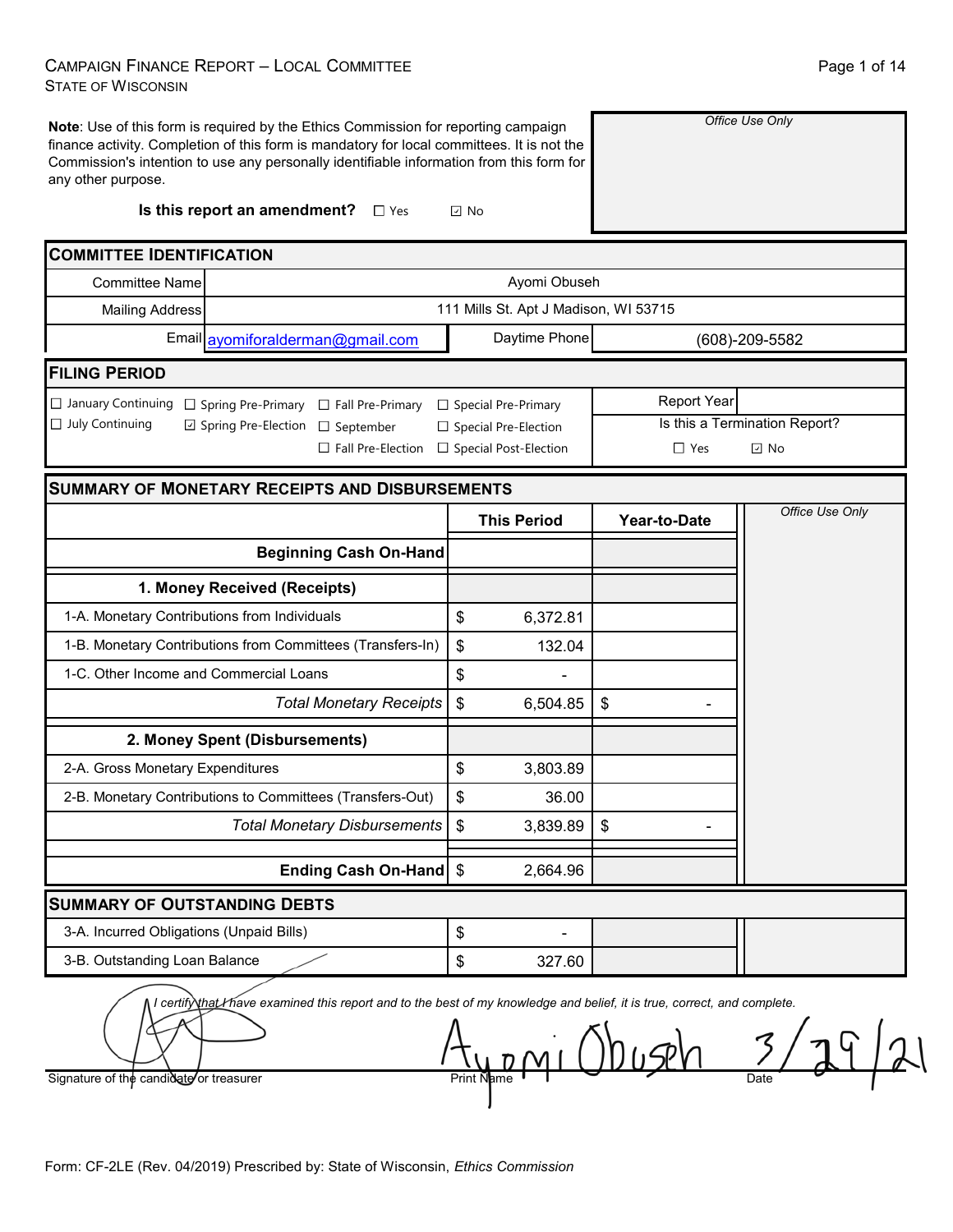# **Income** Schedule 1-A **Monetary Contributions from Individuals (Including Loans from Individuals)** Page 2 of 14

| In-Kind | <b>Date</b>      | <b>Name</b>                | <b>Address</b>                      | City        | <b>ST</b> | Zip       | <b>Occupation</b>                            | <b>Comments</b> | <b>Amount</b>      |      | <b>YTD</b> |
|---------|------------------|----------------------------|-------------------------------------|-------------|-----------|-----------|----------------------------------------------|-----------------|--------------------|------|------------|
|         |                  | 12/26/2020 Ayomi Obuseh    | 3029 Yarmouth Greenway Dr Fitchburg |             | WI        |           | 53711 Candidate Alder 8                      | Loan            | \$<br>40.00        | \$   | 40.00      |
|         |                  |                            | 1027 South SunnyVale Lane           |             |           |           |                                              |                 |                    |      |            |
|         |                  | 1/4/2021 Ananda Mirilli    | Α                                   | Madison     | WI        |           | 53713 Educator                               |                 | \$<br>50.00        | \$   | 50.00      |
|         |                  | 1/4/2021 Francis Obuseh    | 3029 Yarmouth Greenway Dr Fitchburg |             | WI        |           | 53711 Epidemiologist                         |                 | \$<br>250.00       | \$   | 250.00     |
|         |                  | 1/4/2021 Katie Constalie   | 151 E Wilson St, Apt 1006           | Madison     | WI        |           | 53703 Comms Director                         |                 | \$<br>$50.00$   \$ |      | 50.00      |
|         |                  | 1/4/2021 Lacy Fox          | 333 W Mifflin St, 3130              | Madison     | WI        |           | 53703 Legislative aide                       |                 | \$<br>$50.00$ \$   |      | 50.00      |
|         |                  | 1/5/2021 Ryan Lashua       | 360 West Washington Ave.,<br>A.     | Madison     | WI        |           | 53703 Legislative Aide                       |                 | \$<br>50.00        | \$   | 50.00      |
|         |                  | 1/5/2021 Jennifer Hedstrom | 2901 Monroe St., 2E                 | Madison     | WI        |           | 53711 Pianist/Piano Teacher                  |                 | \$<br>$30.00$   \$ |      | 30.00      |
|         |                  | 1/6/2021 Sarah Sanders     | 710 w Historic Mitchell st          | Milwaukee   | WI        |           | 53204 CDFI Specialist                        |                 | \$<br>10.00        | l \$ | 10.00      |
|         |                  | 1/7/2021 Brian Juchems     | 3534 Dawes St                       | Madison     | WI        |           | 53714 Organizer                              |                 | \$<br>$35.00$ \$   |      | 35.00      |
|         |                  | 1/7/2021 Sakara Wages      | 2220 High Ridge Trl                 | Madison     | WI        |           | 53713 Teaching assisant                      |                 | \$<br>10.00        | \$   | 10.00      |
|         |                  | 1/7/2021 Sakara Wages      | 2220 High Ridge Trl                 | Madison     | WI        |           | 53713 Teaching assisant                      |                 | \$<br>$10.00$ \$   |      | 20.00      |
|         |                  | 1/7/2021 Holly Storck-Post | 3211 Quincy Ave                     | Madison     | WI        |           | 53704 Librarian                              |                 | \$<br>$10.00$   \$ |      | 10.00      |
|         |                  | 1/7/2021 Elizabeth Marr    | 1934 Pond st.                       | Madison     | WI        | 53704 IT  |                                              |                 | \$<br>10.00        | \$   | 10.00      |
|         |                  | 1/7/2021 Joseph Larkin     | 1001 N Sunnyvale Ln                 | Madison     | WI        |           | 53713 Sales                                  |                 | \$<br>$20.00$ \$   |      | 20.00      |
|         |                  | 1/7/2021 Alyssa Ivy        | 3701 Goodland Dr                    | Madison     | WI        |           | 53704 RJ Coordinator                         |                 | \$<br>$10.00$ \$   |      | 10.00      |
|         |                  | 1/7/2021 Emily Merritt     | 4702 Creekwood Lane                 | Madison     | WI        |           | 53704 Not employed                           |                 | \$<br>$10.00$ \$   |      | 10.00      |
|         |                  | 1/7/2021 Joanna Frasch     | 2406 Columbus Lane apt 115 Madison  |             | WI        |           | 53704 Tax Analyst                            |                 | \$<br>10.00        | l \$ | 10.00      |
|         |                  | 1/7/2021 Ngozi Fadulu      | 803 Emerson Court                   | Clementon   | <b>NJ</b> |           | 08021 Not employed                           |                 | \$<br>50.00        | l \$ | 50.00      |
|         | 1/7/2021 Ben LI  |                            | 1422 Gilson St                      | Madison     | WI        |           | 53715 Not employed                           |                 | \$<br>$50.00$ \$   |      | 50.00      |
|         |                  | 1/7/2021 Carla Wages       | 294 Lewis St                        | Platteville | WI        |           | 53818 Student Advisor                        |                 | \$<br>$50.00$   \$ |      | 50.00      |
|         |                  | 1/7/2021 Megan Murphy      | 906 Acewood Blvd                    | Madison     | WI        | 53714 AVP |                                              |                 | \$<br>$10.00$   \$ |      | 10.00      |
|         | 1/7/2021 Sisi Li |                            | 822 E Washington Ave                | Madison     | WI        |           | 53703 Scientist                              |                 | \$<br>50.00        | \$   | 50.00      |
|         |                  | 1/7/2021 Margaret Little   | 2213 W Lawn Ave                     | Madison     | WI        |           | 53711 Student Worker                         |                 | \$<br>$10.00$ \$   |      | 10.00      |
|         |                  | 1/7/2021 Angela Jenkins    | 207 Morningside Ave                 | Madison     | W١        |           | 53716 Project Manager                        |                 | \$<br>25.00        | \$   | 25.00      |
|         |                  | 1/7/2021 Karissa Smaglick  | 265 Langdon St                      | Madison     | W١        |           | Academic and Inclusion<br>53703 Program Asst |                 | \$<br>$10.00$   \$ |      | 10.00      |
|         |                  | 1/7/2021 Karissa Smaglick  | 265 Langdon St                      | Madison     | W١        |           | Academic and Inclusion<br>53703 Program Asst |                 | \$<br>$10.00$   \$ |      | 20.00      |
|         |                  | 1/7/2021 Kelly Osbourn     | 6922 Coyle Rd                       | Lodi        | WI        |           | 53555 Not employed                           |                 | \$<br>$20.00$ \$   |      | 20.00      |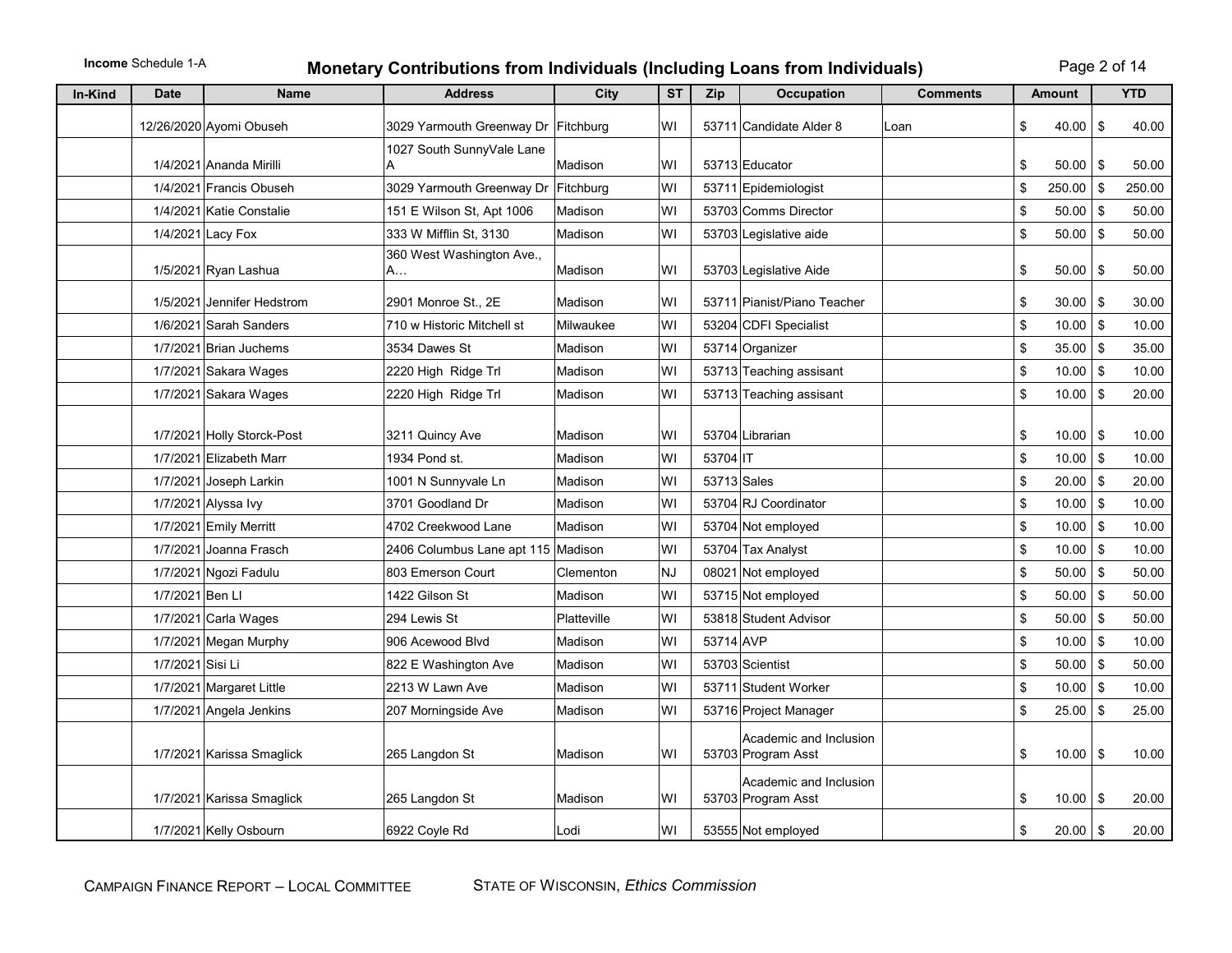# **Income** Schedule 1-A **Monetary Contributions from Individuals (Including Loans from Individuals)** Page 3 of 14

| In-Kind | <b>Date</b>       | <b>Name</b>                      | <b>Address</b>                      | City          | <b>ST</b> | Zip       | <b>Occupation</b>                        | <b>Comments</b> |                           | <b>Amount</b> |               | <b>YTD</b> |
|---------|-------------------|----------------------------------|-------------------------------------|---------------|-----------|-----------|------------------------------------------|-----------------|---------------------------|---------------|---------------|------------|
|         |                   | 1/7/2021 Rosalind Obuseh         | 3029 Yarmouth Greenway Dr Fitchburg |               | W١        |           | 53711 Not employed                       |                 | \$                        | 100.00        | \$            | 100.00     |
|         |                   | 1/7/2021 Rebecca Kite            | 157 S Lafayette St                  | Denver        | CO        |           | 80209 Not employed                       |                 | \$                        | 20.00         | \$            | 20.00      |
|         |                   | 1/7/2021 Heather Owens           | 5430 Monona Dr                      | Monona        | W١        |           | 53716 Arts Program Manager               |                 | \$                        | 10.00         | \$            | 10.00      |
|         |                   | 1/7/2021 Ashlie Crooks           | 1243 E Mifflin #2                   | Madison       | WI        |           | 53703 Software Engineer                  |                 | \$                        | $20.00$ \$    |               | 20.00      |
|         |                   | 1/7/2021 Batenga Obuseh          | 3029 Yarmouth Greenway Dr           | Fitchburg     | WI        |           | 53711 Director of Operations             |                 | \$                        | $50.00$   \$  |               | 50.00      |
|         |                   | 1/7/2021 Goodwill Obieze         | 2006 Elka Lane #1                   | Madison       | W١        |           | 53704 Not employed                       |                 | \$                        | 10.00         | \$            | 10.00      |
|         |                   | 1/7/2021 Eric Russell            | 4317 Derek Rd                       | Madison       | W١        | 53704 IT  |                                          |                 | \$                        | 15.00         | \$            | 15.00      |
|         |                   | 1/7/2021 Chelsea Fait            | 6211 Kilpatrick In                  | Madison       | WI        |           | 53718 Not employed                       |                 | $\sqrt[6]{\frac{1}{2}}$   | 20.00         | \$            | 20.00      |
|         |                   | 1/7/2021 Gloria Reves            | 4002 Tomscot Trl                    | Madison       | W١        |           | 53704 Consultant                         |                 | $\sqrt[6]{\frac{1}{2}}$   | 50.00         | \$            | 50.00      |
|         |                   | 1/7/2021 Kelly Osbourn           | 6922 Coyle Road                     | Lodi          | W١        |           | 53555 Not employed                       |                 | \$                        | 8.00          | \$            | 28.00      |
|         |                   | 1/7/2021 Ryan HartKopf           | 6633 Raymond Rd                     | Madison       | W١        |           | 53711 Devops engineer                    |                 | \$                        | 10.00         | \$            | 10.00      |
|         |                   | 1/7/2021 Caylin McGlynn          | 6900 Agave Cove                     | Austin        | <b>TX</b> |           | 78750 Student                            |                 | \$                        | 10.00         | \$            | 10.00      |
|         |                   | 1/8/2021 Kadijha Marguardt-Davis | 1433 E Johnson                      | Madison       | WI        |           | 53703 Staff WI Legislature               |                 | \$                        | $50.00$ \ \$  |               | 50.00      |
|         |                   | 1/9/2021 Jane Davis              | PO Box 260292                       | Madison       | WI        |           | 53726 Technical Services                 |                 | \$                        | $20.00$ \$    |               | 20.00      |
|         |                   | 1/9/2021 Shadayra Kilfoy-Flores  | 1115 E Wilson                       | Madison       | W١        |           | 53703 Not employed                       |                 | \$                        | 25.00         | \$            | 25.00      |
| X       |                   | 1/10/2021 Ananda Deacon          | 446 W. Washington Ave.              | Madison       | W١        |           | 53705 Student                            |                 | $\boldsymbol{\mathsf{S}}$ | 15.81         | \$            | 15.81      |
|         |                   | 1/10/2021 Max Prestigiacomo      | 633 Langdon St apt 530              | Madison       | W١        |           | 53562 Alder City of Madison              |                 | \$                        | 100.00        | \$            | 100.00     |
|         |                   | 1/13/2021 Mathew Speer           | 2533 Kendall Ave                    | Madison       | WI        |           | 53705 Residential Contracter             | Reccuring donor | \$                        | 10.00         | \$            | 10.00      |
|         |                   | 1/20/2021 Courtney Wassertheurer | 202 Tall Grass Trail                | Madison       | W١        |           | 53590 Clerk III                          |                 | \$                        | 20.00         | \$            | 20.00      |
|         |                   | 1/21/2021 Jessica Jones          | 110 Milo Ln                         | Madison       | W١        |           | <b>User Experience</b><br>53714 Designer |                 | \$                        | 10.00         | \$            | 10.00      |
|         |                   | 1/21/2021 Lisa Yang              | 4553 N 67th St.                     | Milwaukee     | W١        |           | 53218 Researcher                         |                 | \$                        | 10.00         | $\sqrt[6]{2}$ | 10.00      |
|         |                   | 1/21/2021 Karissa Smaglick       | 265 Langdon St Apt 105              | Madison       | WI        |           | 53703 Program Assistant                  |                 | \$                        | 10.00         | \$            | 30.00      |
|         |                   | 1/21/2021 Katurah Hughes         | 102 Old Canton Hill Drive           | Jackson       | МS        |           | 39211 Teacher                            |                 | \$                        | 5.00          | \$            | 5.00       |
|         |                   | 1/21/2021 Andre' Bilal           | 4748 Old Poplar Road                | Jackson       | <b>MS</b> |           | 39212 Direct Care Worker                 |                 | \$                        | 10.00         | \$            | 10.00      |
|         |                   | 1/21/2021 Jose Romero            | 446 W. Washington Ave.              | Madison       | W١        |           | 53703 Safewalker                         |                 | \$                        | 15.00         | \$            | 15.00      |
|         |                   | 1/21/2021 Lisa Yang              | 4553 N 67th St.                     | Milwaukee     | W١        |           | 53218 Researcher                         |                 | \$                        | 20.00         | $\sqrt[6]{2}$ | 30.00      |
|         | 1/21/2021 Cleo Le |                                  | 930 College Ct Apt 220              | Madison       | WI        |           | 53715 Student Researcher                 |                 | $\sqrt[6]{\frac{1}{2}}$   | $10.00$ \$    |               | 10.00      |
|         |                   | 1/21/2021 Laila Pearson          | 15 Hommagen Ct                      | <b>Boston</b> | MA        |           | 02119 Not Employed                       |                 | $\sqrt[6]{\frac{1}{2}}$   | $10.00$ \$    |               | 10.00      |
|         |                   | 1/30/2021 Martha Kemble          | 4211 School Rd                      | Madison       | W١        |           | 53704 Finance Admin                      |                 | \$                        | 50.00         | \$            | 50.00      |
|         |                   | 2/1/2021 Bridget Maniaci         | 3521 Lexington Avenue               | Madison       | W١        |           | 53714 Analyst                            |                 | \$                        | 50.00         | \$            | 50.00      |
|         |                   | 2/3/2021 Kristen Hetchler        | 3431 Arbor Ln                       | Hopkins       | MΝ        |           | 55305 Research Specialist                |                 | $\boldsymbol{\mathsf{S}}$ | 20.00         | \$            | 20.00      |
|         |                   | 2/4/2021 James Kardatzke         | 408 W Leeson St                     | Spring Green  | WI        | 53588 CEO |                                          |                 | \$                        | $20.00$ \$    |               | 20.00      |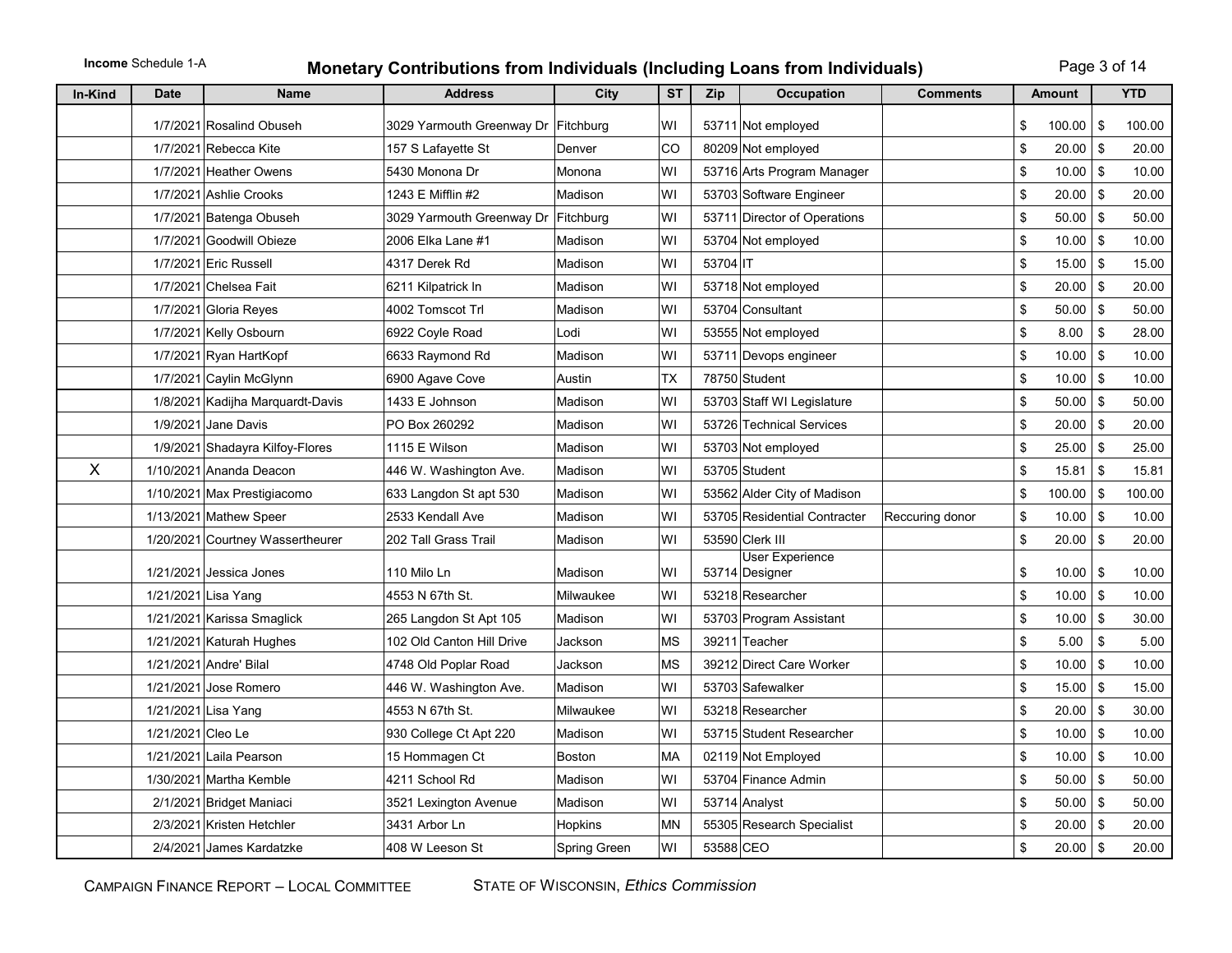### **Income** Schedule 1-A **Monetary Contributions from Individuals (Including Loans from Individuals)** Page 4 of 14

| In-Kind<br><b>Date</b> | <b>Name</b>                 | <b>Address</b>                                | City                | <b>ST</b> | Zip   | <b>Occupation</b>                                   | <b>Comments</b> | <b>Amount</b>              |          | <b>YTD</b>     |
|------------------------|-----------------------------|-----------------------------------------------|---------------------|-----------|-------|-----------------------------------------------------|-----------------|----------------------------|----------|----------------|
| 2/4/2021               | Jane Davis                  | PO Box 260292                                 | Madison             | WI        |       | 53726 Technical Services                            |                 | \$<br>10.00                | \$       | 30.00          |
|                        | 2/5/2021 Nicholas Truog     | 3930A W.Scott St                              | West Milwaukee      | WI        |       | 53215 Political Director                            |                 | \$<br>50.00                | \$       | 50.00          |
|                        | 2/7/2021 Kelly Osbourn      | 6922 Coyle Road                               | Lodi                | WI        |       | 53555 Not employed                                  |                 | \$<br>8.00                 | \$       | 36.00          |
|                        | 2/8/2021 Tierra Higgins     | 619 w mifflin st. Apt. S                      | Madison             | WI        | 53703 |                                                     |                 | \$<br>5.00                 | \$       | 5.00           |
|                        | 2/8/2021 Kristen Hetchler   | 3431 Arbor Ln                                 | <b>Hopkins</b>      | <b>MN</b> |       | 55305 Research Specialist                           |                 | \$<br>10.00                | \$       | 30.00          |
|                        | 2/10/2021 Nicole Margenau   | 50 Schroeder Court                            | Madison             | WI        |       | 53711 Baker                                         |                 | \$<br>$10.00$ \$           |          | 10.00          |
|                        | 2/11/2021 Isabel Oxenfield  | 415 Glenbrook Ct N                            | Oakdale             | <b>MN</b> |       | 55128 Social Service                                |                 | \$<br>5.00                 | <b>S</b> | 5.00           |
|                        | 2/11/2021 Eliza Donnelly    | 1866 Fairmount Ave                            | Saint Paul          | MN        | 55105 |                                                     |                 | \$<br>5.00                 | \$       | 5.00           |
|                        |                             |                                               |                     | WI        |       | EnrichmentProgram                                   |                 | \$                         |          |                |
|                        | 2/11/2021 Karissa Smaglick  | 265 Langdon St Apt 105                        | Madison<br>Madison  | WI        |       | 53703 Assitant                                      |                 | \$<br>$15.00$   \$         |          | 45.00          |
|                        | 2/13/2021 Heidi Wegleitner  | 1941 E Dayton St<br>2411 doubs ct             | Adamstown           | <b>MD</b> |       | 53704 Attorney<br>21710 Executive Assitant          |                 | $50.00$   \$<br>$15.00$ \$ |          | 50.00<br>15.00 |
|                        | 2/18/2021 Paige Khoury      | 907 S Darien St                               |                     | PA        |       |                                                     |                 | \$                         |          |                |
|                        | 2/18/2021 Danika McMurrary  | 2800 Sherman Ave NW, Unit                     | Philadephia         |           |       | 19247 Development Assistant<br>Development: Run for |                 | \$<br>5.00                 | \$       | 5.00           |
|                        | 2/18/2021 Robert Wrasse     |                                               | D.C                 | <b>WA</b> |       | 20001 something                                     |                 | \$<br>20.00                | \$       | 20.00          |
|                        | 2/18/2021 Eden Giagnorio    | 5922 Wilton Rd                                | Alexandria          | VA        |       | 22310 Not employed                                  |                 | \$<br>5.00                 | <b>S</b> | 5.00           |
|                        | 2/18/2021 Malinda Frevert   | 2480 16th st NW #726                          | D.C                 | <b>WA</b> |       | 20009 Managing Director                             |                 | \$<br>10.00                | \$       | 10.00          |
|                        | 2/18/2021 Shanelle Smith    | 11116 Ashbury Ave                             | Cleveland           | OH        |       | 44106 Vice President KeyCorp                        |                 | \$<br>5.00                 | \$       | 5.00           |
|                        |                             |                                               |                     |           |       | Senior Director, People                             |                 |                            |          |                |
|                        | 2/22/2021 Cassandrra Gaddo  | 1800 W Roscoe St, #524                        | Chicago             | IL.       |       | & Operations: Run for<br>60657 something            |                 | \$<br>5.00                 | \$       | 5.00           |
|                        | 2/23/2021 Jay Sekhon        | 246 2nd st #1207                              | San Francisco       | CA        |       | 94105 Consultant                                    |                 | \$<br>$100.00$ \$          |          | 100.00         |
|                        | 2/24/2021 Nicole Margenau   | 50 Schroeder Court                            | Madison             | WI        |       | 53711 Baker                                         |                 | \$<br>10.00                | l \$     | 20.00          |
|                        | 2/24/2021 Gina Garthwaite   |                                               | Madison             | WI        |       | 53711 Barista                                       |                 | \$<br>$10.00$ \ \$         |          | 10.00          |
|                        | 2/25/2021 Will Huth         | 617 Piper Dr.<br>1037 E Gorham st             | Madison             | WI        |       | 53703 Teacher                                       |                 | \$<br>$10.00$   \$         |          | 10.00          |
|                        | 2/26/2021 Brianna Becerra   | 5120 Milwaukee St                             | Madison             | WI        |       | 53714 Food Delivery                                 |                 | \$<br>$10.00$   \$         |          | 10.00          |
|                        | 2/26/2021 Christine Becerr  | 5120 Milwaukee St                             | Madison             | WI        |       | 53714 Line Cook                                     |                 | \$<br>$20.00$ \ \$         |          | 20.00          |
|                        | 2/26/2021 Katherine Baldwin | 4579 White Oak Cir                            | <b>Cross Plains</b> | WI        |       | 53528 Scienific Illustrator                         |                 | \$<br>$10.00$ \$           |          | 10.00          |
|                        | 2/27/2021 Lucas Rakel       |                                               | Madison             | WI        |       | 53704 IVD Tech                                      |                 | \$<br>$20.00$ \ \$         |          | 20.00          |
|                        |                             | 1924 Atwood ave apt #111                      |                     |           |       |                                                     |                 |                            |          |                |
|                        |                             |                                               |                     |           |       | <b>Center For Cultural</b>                          |                 |                            |          |                |
|                        | 2/27/2021 Karissa Smaglick  |                                               | Madison             | WI        |       | EnrichmentProgram<br>53703 Assitant                 |                 | \$<br>$30.00$   \$         |          | 75.00          |
|                        | 2/27/2021 Zainab Akanni     | 265 Langdon Street Apt 105                    | Madison             | WI        |       | 53715 Not employed                                  |                 | \$<br>$10.00$   \$         |          | 10.00          |
|                        | 2/27/2021 Jennifer Hedstrom | 1216 Spring St Apt 309<br>2901 Monroe St. #2E | Madison             | WI        |       | 53711 Piano Teacher                                 |                 | \$<br>$30.00$ \$           |          | 60.00          |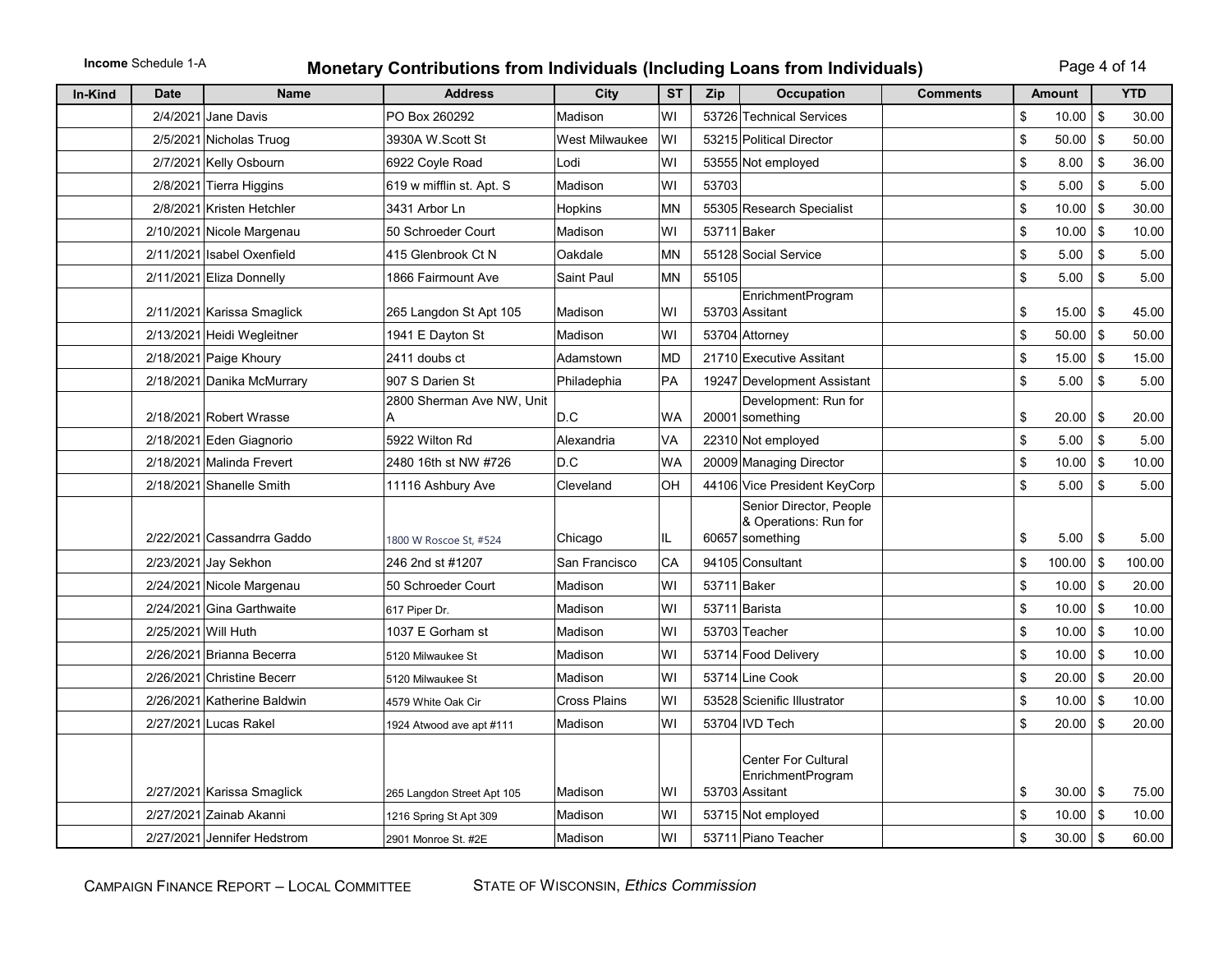# **Income** Schedule 1-A **Monetary Contributions from Individuals (Including Loans from Individuals)** Page 5 of 14

| In-Kind      | <b>Date</b>      | <b>Name</b>                    | <b>Address</b>               | City          | <b>ST</b> | Zip      | <b>Occupation</b>                                                 | <b>Comments</b> | <b>Amount</b>       |      | <b>YTD</b> |
|--------------|------------------|--------------------------------|------------------------------|---------------|-----------|----------|-------------------------------------------------------------------|-----------------|---------------------|------|------------|
|              |                  | 3/1/2021 Christine Becerr      | 5120 Milwaukee St            | Madison       | W١        |          | 53714 Line Cook                                                   |                 | \$<br>20.00         | \$   | 40.00      |
|              |                  | 3/2/2021 Nicholas Hammer       | 5632 Byrneland St            | Fitchburg     | W١        |          | 53711 Campaign manager                                            |                 | \$<br>$15.00$ \ \$  |      | 15.00      |
|              |                  | 3/2/2021 Ryan HartKopf         | 6633 Raymond Road            | Madison       | W١        |          | 53711 Tech: Propeller Health                                      |                 | \$<br>$10.00$   \$  |      | 20.00      |
|              |                  | 3/3/2021 Damien Short          | 9867 171st St.               | Chippewa Fals | W١        |          | 05729 Vintage Spirits & Grill                                     |                 | \$<br>$10.00$   \$  |      | 10.00      |
|              |                  | 3/3/2021 Damien Short          | 9867 171st St.               | Chippewa Fals | W١        |          | 05729 Vintage Spirits & Grill                                     |                 | \$<br>10.00         | \$   | 20.00      |
|              |                  | 3/5/2021 Marc Silberman        | 317 Glenthistlle Ct          | Madison       | W١        |          | 53705 Not emplyed                                                 |                 | \$<br>100.00        | \$   | 100.00     |
|              |                  | 3/5/2021 Johnson LaTonya       | 2363 n. 54th st.             | Milwaukee     | WI        |          | 53210 State Senator                                               |                 | \$<br>$500.00$ \$   |      | 500.00     |
|              |                  | 3/5/2021 Beth Foraker          | 854 A Street                 | Davis         | CA        |          | 94616 Supervisor                                                  |                 | \$<br>$50.00$   \$  |      | 50.00      |
|              |                  | 3/5/2021 Ananda Deacon         | 2222 W. Mill Rd.             | Glendale      | WI        |          | 53209 Activist                                                    |                 | \$<br>10.00         | \$   | 25.81      |
|              |                  | 3/7/2021 Kelly Osbourn         | 6922 Coyle Road              | Lodi          | W١        |          | 53555 Not employed                                                |                 | \$<br>8.00          | \$   | 44.00      |
| $\mathsf{X}$ |                  | 3/7/2021 Building Brides       | Virtual Based Organization   |               |           |          |                                                                   |                 | \$<br>700.00        | \$   | 700.00     |
|              |                  | 3/7/2021 Francis Obuseh        | 6034 Hazelnut Dr             | Dover         | DE        |          | 19901 Epidemiologist                                              |                 | \$<br>$100.00$   \$ |      | 350.00     |
|              |                  | 3/8/2021 Dele Ojelabi          | 5464 N. Port Washington Rd   | Glendale      | W١        |          | 53217 Software Engineer                                           |                 | \$<br>$100.00$   \$ |      | 100.00     |
|              |                  | 3/8/2021 Kelly Osbourn         | 6922 Coyle Road              | Lodi          | W١        |          | 53555 Not employed                                                |                 | \$<br>8.00          | \$   | 52.00      |
|              | 3/8/2021 Cleo Le |                                | 930 College Ct Apt 220       | Madison       | WI        |          | 53715 Researcher                                                  |                 | \$<br>$10.00$ \$    |      | 20.00      |
|              |                  | 3/8/2021 Sydney Dubois         | 4 N Park St 500              | Madison       | WI        |          | 53715 Cashier                                                     |                 | \$<br>$10.00$ \$    |      | 10.00      |
|              |                  | 3/8/2021 Daniel Warkenthien    | 6235 N. Kedzie               | chicago       | IL        |          | 60659 CSR rep                                                     |                 | \$<br>$10.00$ \$    |      | 10.00      |
|              |                  | 3/8/2021 Kristine Zickuhr      | 1610 Randy Lane              | Madison       | W١        |          | 53704 State employee                                              |                 | \$<br>10.00         | l \$ | 10.00      |
|              |                  | 3/8/2021 Heidi Stotzheim       | N6650 HWY 49                 | Weyauwega     | WI        |          | 54983 Not Employed                                                |                 | \$<br>$10.00$ \ \$  |      | 10.00      |
|              |                  | 3/8/2021 Doreen Jerabek        | 6437 Nature Valley Dr        | Waunakee      | WI        | 53597 HR |                                                                   |                 | \$<br>$10.00$ \$    |      | 10.00      |
|              |                  | 3/8/2021 Penny Bunnell         | 10990 Wilshire Blvd          | Los Angeles   | CA        |          | 90024 not employed                                                |                 | \$<br>$10.00$   \$  |      | 10.00      |
|              |                  | 3/8/2021 Tatiana Washington    | 9724 W MARCELLE AV MILWAUKEE |               | WI        |          | 53224 Policy Associate                                            |                 | \$<br>$20.00$   \$  |      | 20.00      |
|              |                  | 3/9/2021 Destiny Bennett       | 444 w washington ave         | Madison       | WI        |          | 53703 Assistant                                                   |                 | \$<br>$10.00$ \ \$  |      | 10.00      |
|              |                  | 3/9/2021 Elizabeth Warkenthien | 6235 n kedzie                | Chicago       | IL        |          | 60659 Not Employed                                                |                 | \$<br>$20.00$ \$    |      | 20.00      |
|              |                  | 3/9/2021 Sprecher Lon          | 2205 Middleton Beach Rd      | Middleton     | WI        |          | 53562 Direct givers program                                       |                 | \$<br>$50.00$ \$    |      | 50.00      |
|              |                  | 3/9/2021 Elizabeth Donley      | 504 Rosa Rd Ste 150          | Madison       | W١        |          | 53719 Direct givers program                                       |                 | \$<br>$50.00$   \$  |      | 50.00      |
|              |                  | 3/9/2021 Wayne Harris          | 5580 Polo Ridge              | Waunakee      | W١        |          | 53597 Direct givers program                                       |                 | \$<br>50.00         | \$   | 50.00      |
|              |                  | 3/9/2021 Marsha Lindsey        | 5603 Tonyawatha Tri          | Monona        | W١        |          | 53716 Direct givers program                                       |                 | \$<br>50.00         | 5    | 50.00      |
|              |                  | 3/9/2021 Michael Victorson     | 349 Medinah st               | Oregon        | W١        |          | 05375 Direct givers program                                       |                 | \$<br>250.00        | \$   | 250.00     |
|              |                  | 3/10/2021 Brooklynna Mosley    | 507 Pressler St. Apt 3122    | Austin        | ТX        |          | Cordinated Campaign<br>Director: Texas<br>78703 Democractic Party |                 | \$<br>$20.00$   \$  |      | 20.00      |
|              |                  | 3/11/2021 Jonathan A Garber    | 2128 Winnebago St            | Madison       | WI        |          | 53704 Social worker                                               |                 | \$<br>$20.00$ \$    |      | 20.00      |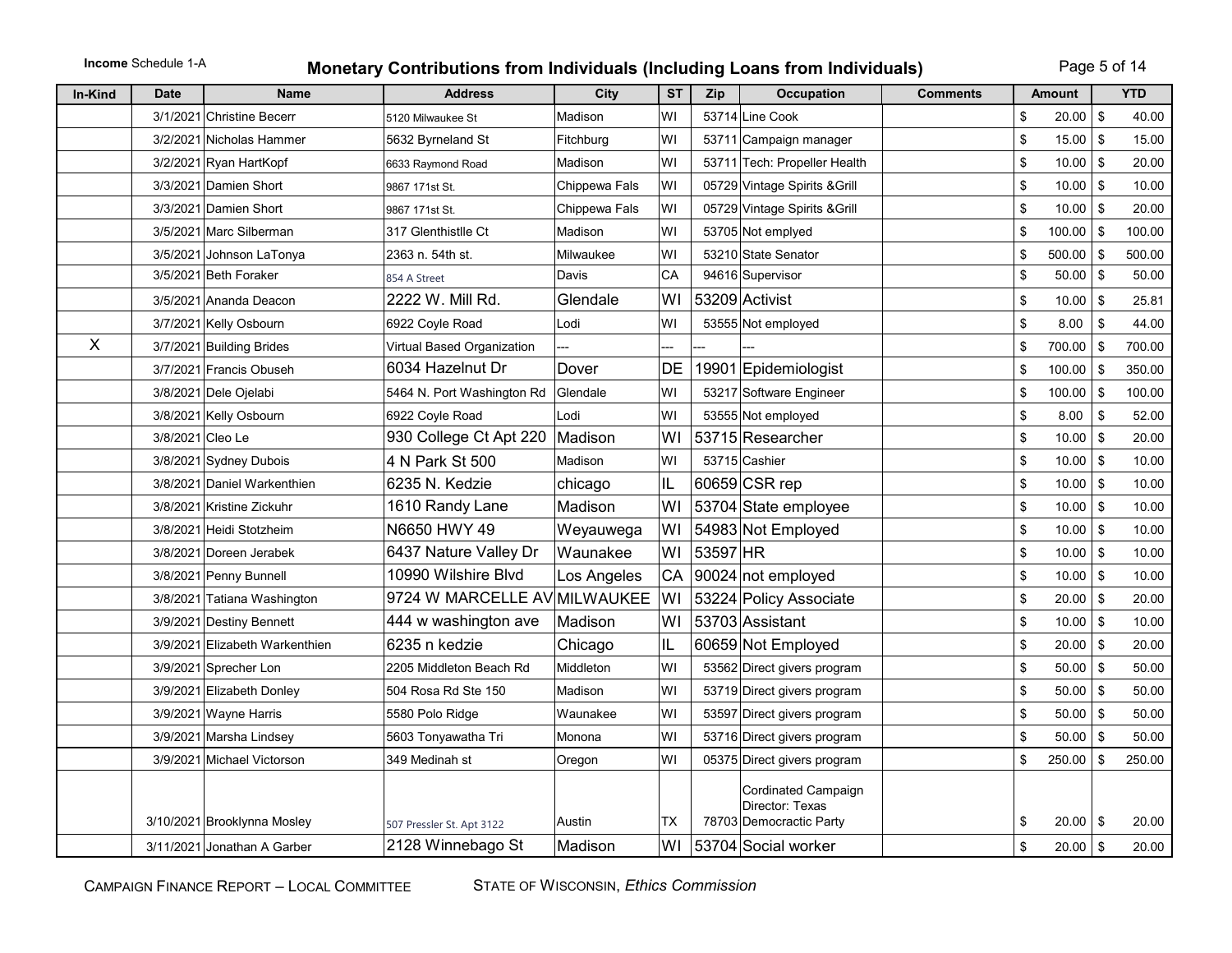# **Income** Schedule 1-A **Monetary Contributions from Individuals (Including Loans from Individuals)** Page 6 of 14

| <b>In-Kind</b> | <b>Date</b> | <b>Name</b>                        | <b>Address</b>               | City             | <b>ST</b> | Zip        | <b>Occupation</b>                             | <b>Comments</b> |                 | <b>Amount</b> |      | <b>YTD</b> |
|----------------|-------------|------------------------------------|------------------------------|------------------|-----------|------------|-----------------------------------------------|-----------------|-----------------|---------------|------|------------|
|                |             | 3/11/2021 Rich Lynch               | 1802 Monroe St #301          | Madison          | WI        |            | 53711 Chamber                                 |                 | \$              | $150.00$ \$   |      | 150.00     |
|                |             | 3/13/2021 Gregory Geboski          | 3629 Napoli Lane #8          | Middleton        | WI        |            | 53562 Not employed                            |                 | \$              | $15.00$ \$    |      | 15.00      |
|                |             | 3/13/2021 Charle Ryan              | 649 Tamarack Way             | Verona           | WI        |            | 53593 at home                                 |                 | \$              | $10.00$ \ \$  |      | 10.00      |
|                |             | 3/16/2021 Mike Hamerlik            | 2530 University Ave          | Madison          | WI        |            | 53705 Chamber                                 |                 | \$              | $100.00$   \$ |      | 100.00     |
|                |             | 3/17/2021 Ray Kumapayi             | 1096 Duncannon Way           | Sun Prairie      | WI        |            | 53590 Civil Engineer Wis DOT                  |                 | \$              | $50.00$   \$  |      | 50.00      |
|                |             | 3/17/2021 Niyi Adams               | 6301 Wood Pointe Dr          | Glenn Dale       | <b>MD</b> |            | 20769 Clergy                                  |                 | \$              | $50.00$ \ \$  |      | 50.00      |
|                |             | 3/17/2021 Fatou Ceesay             | 1921 North port Dr #5        | Madison          | WI        |            | Entrpreneur Cairasu<br>53704 home care        |                 | \$              | $150.00$   \$ |      | 150.00     |
|                |             | 3/17/2021 Catherine-Tehila Johnson | 325 Norwood Ct               | Cibolo           | <b>TX</b> |            | 78108 Civil Servants                          |                 | \$              | $50.00$ \$    |      | 50.00      |
|                |             | 3/17/2021 Moise Francois           | 18930 N.w 8th Ave            | Miami            | FL        |            | 33169 Military                                |                 | \$              | $20.00$ \$    |      | 20.00      |
|                |             | 3/17/2021 James Gladden            | 9712 9th Ave SE              | Lacey            | <b>WA</b> |            | 98513 Chaplin                                 |                 | \$              | $10.00$ \$    |      | 10.00      |
|                |             | 3/17/2021 Tanika Brown             | 4906 luton dr                | Grovetown        | GA        |            | 30813 Not employed                            |                 | \$              | $20.00$ \$    |      | 20.00      |
|                |             | 3/17/2021 Ngozi Fadulu             | 803 Emerson Court            | Clementon        | <b>NJ</b> |            | 08021 Not employed                            |                 | \$              | 50.00         | -\$  | 100.00     |
|                |             | 3/17/2021 Adedapo Lipede           | 4858 Steamboat Lake Ct.      | Colorado Springs | <b>CO</b> |            | <b>Customer Service</b><br>80924 professional |                 | \$              | $50.00$   \$  |      | 50.00      |
|                |             | 3/17/2021 Adetunji Adaraloye       | 4209 Glasscott Xing          | Birmingham       | AL        |            | 35226 Physician                               |                 | $\overline{\$}$ | $50.00$ \$    |      | 50.00      |
|                |             | 3/17/2021 Tondra Moore             | 5210 Chester Springs Lane    | Katy             | ТX        |            | 77449 Health administrator                    |                 | \$              | $20.00$ \$    |      | 20.00      |
|                |             | 3/17/2021 Quintus Ngumah           | 175 King St                  | Fanwood          | NJ        |            | 07023 Clinician-Scientist                     |                 | \$              | $100.00$   \$ |      | 100.00     |
|                |             | 3/17/2021 Leisha Ferguson          | 1507 Blue Wing Lane          | Suffolk          | VA        |            | 23434 Public Health Educator                  |                 | \$              | $50.00$   \$  |      | 50.00      |
|                |             | 3/17/2021 Ofonime Okon             | 4412 COACH DR                | Trussville       | Al        |            | 35173 Coal Miner                              |                 | \$              | $20.00$ \$    |      | 20.00      |
|                |             | 3/17/2021 Ngozika Moghalu          | 12402 Milo Pass Lane         | Tomball          | <b>TX</b> |            | 77377 Tax Accouting                           |                 | \$              | $20.00$ \$    |      | 20.00      |
|                |             | 3/17/2021 Sierra Clear             | 317 Elmside Boulevard, Apt 1 | Madison          | W١        |            | 53704 Student nurse assistant                 |                 | \$              | 20.00         | l \$ | 20.00      |
|                |             | 3/17/2021 Manola Inthavong         | N48W17305 Thornapple Falls   |                  | WI        |            | 53051 Not Employed                            |                 | \$              | $10.00$ \$    |      | 10.00      |
|                |             | 3/18/2021 Benjamin Blagogee        | 1301 Red Tail Drive          | Verona           | W١        |            | 53593 Health care provider                    |                 | \$              | $150.00$ \$   |      | 150.00     |
|                |             | 3/18/2021 Angelique Vann Patterson | 4543 East castle dr          | Jbmdl            | NJ        |            | 08641 Global Health specialist                |                 | \$              | $20.00$ \$    |      | 20.00      |
|                |             | 3/18/2021 Belinda Brown            | 5953 West Bonzai court       | Dayton           | OН        |            | 45431 Military                                |                 | \$              | $50.00$ \ \$  |      | 50.00      |
|                |             | 3/18/2021 Maia Gumnit              | 700 University Bay Drive, A  | Madison          | WI        |            | 53726 Grad Student                            |                 | \$              | $10.00$ \$    |      | 10.00      |
|                |             | 3/18/2021 Courtney Davis           | 4755 Layla Lane              | Hahira           | GA        |            | 31632 Military                                |                 | \$              | $50.00$ \$    |      | 50.00      |
|                |             | 3/18/2021 Dade Johnson             | 325 Norwood ct               | Cibolo           | TX        |            | 78108 business operations                     |                 | \$              | $50.00$ \ \$  |      | 50.00      |
|                |             | 3/18/2021 Michael Amadi            | 6126 Knights lane            | Douglasville     | GА        |            | 30135 Support assisant                        |                 | \$              | 50.00         | l \$ | 50.00      |
|                |             | 3/18/2021 Raea Freund              | w5558 Bailey Dr              | Appleton         | W١        | 54915 cook |                                               |                 | \$              | $10.00$ \$    |      | 10.00      |
|                |             | 3/19/2021 Olayinka Afolabi         | <b>113 ALTON DRIVE</b>       | Madison          | W١        |            | 53718 CEO self employed                       |                 | \$              | $100.00$ \ \$ |      | 100.00     |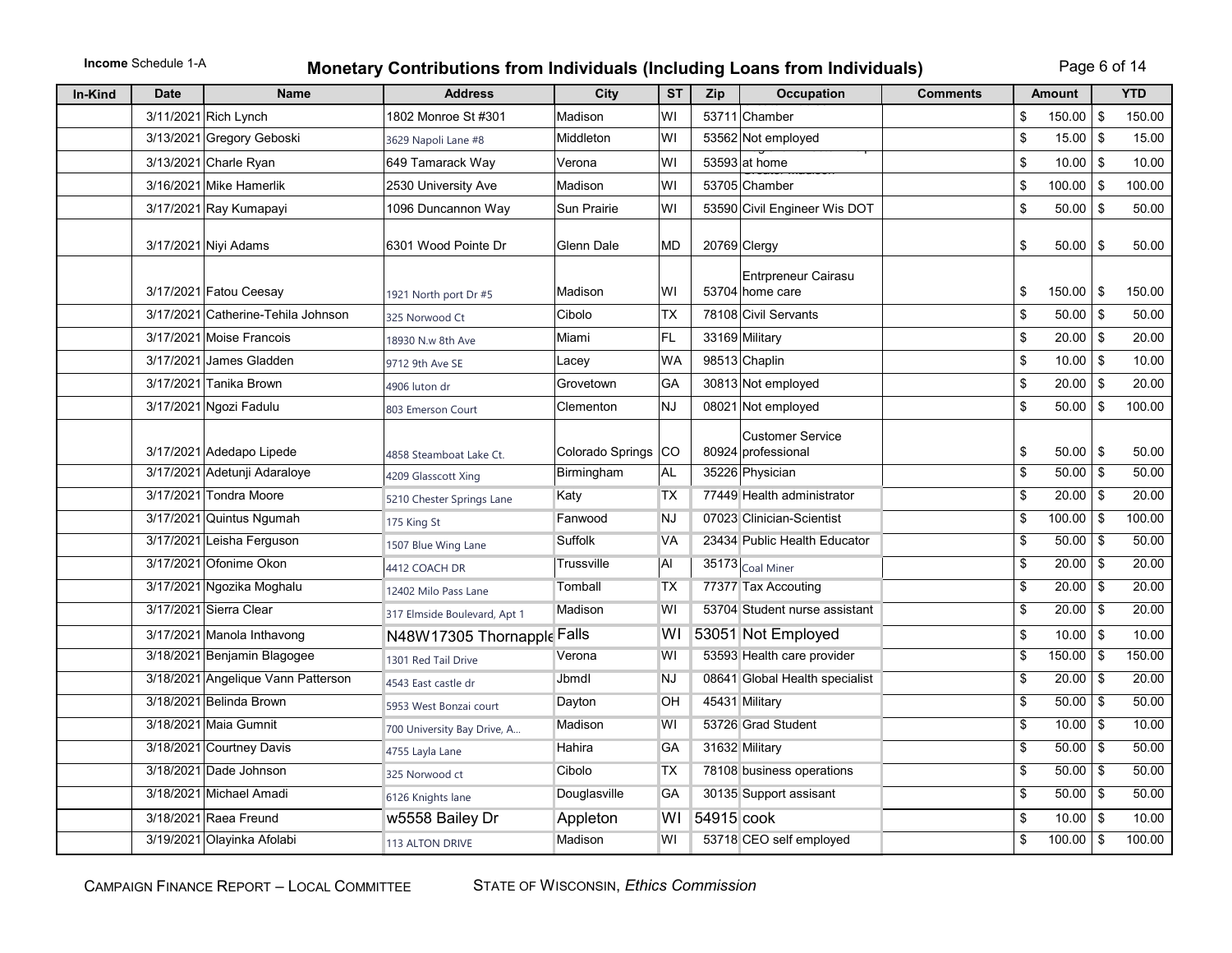### **Income** Schedule 1-A **Monetary Contributions from Individuals (Including Loans from Individuals)** Page 7 of 14

| In-Kind | <b>Date</b> | <b>Name</b>                 | <b>Address</b>          | City           | <b>ST</b> | <b>Zip</b> | Occupation                     | <b>Comments</b> | <b>Amount</b> | YTD.   |
|---------|-------------|-----------------------------|-------------------------|----------------|-----------|------------|--------------------------------|-----------------|---------------|--------|
|         |             | 3/19/2021 Helen Ogaree      | <b>6 WOOD STREET</b>    | Poughkeepsie   | <b>NY</b> |            | 12603 Nursing                  |                 | 50.00         | 50.00  |
|         |             | 3/19/2021 Adewale Onabule   | 4006 Mandrake Road      | <b>Madison</b> | lwı       |            | 53704 Not employed             |                 | 50.00         | 50.00  |
|         |             | 3/20/2021 Mouhamed Gadiaga  | 4486 Andy Court         | Woodbridge     | lVA       |            | 22193 Military                 |                 | 20.00         | 20.00  |
|         |             | 3/21/2021 Claire dHont Finn | 4209 Rolla Lane         | Madison        | WI        |            | 53711 Not Employed             |                 | 10.00         | 10.00  |
|         |             | 3/21/2021 Christine Becerr  | 1750 fordem ave         | Madison        | WI        |            | 53714 Line cook                |                 | 50.00         | 90.00  |
|         |             | 3/22/2021 TRAVIS WASHINGTON | 1411 SW 13th Street.    | Topkia         | lĸs       |            | 66604 Teacher                  |                 | 50.00         | 50.00  |
|         |             | 3/24/2021 Michele Balihe    | <b>IPSC 78 BOX 7224</b> | <b>APO</b>     | AP        |            | 96326 Public Health: Air Force |                 | 50.00         | 50.00  |
|         |             | 3/24/2021 Patrick Irechukwu | 1000 Duluth Highway     | Lawrenceville  | lGA       |            | 30043 Driver Lyft              |                 | 100.00        | 100.00 |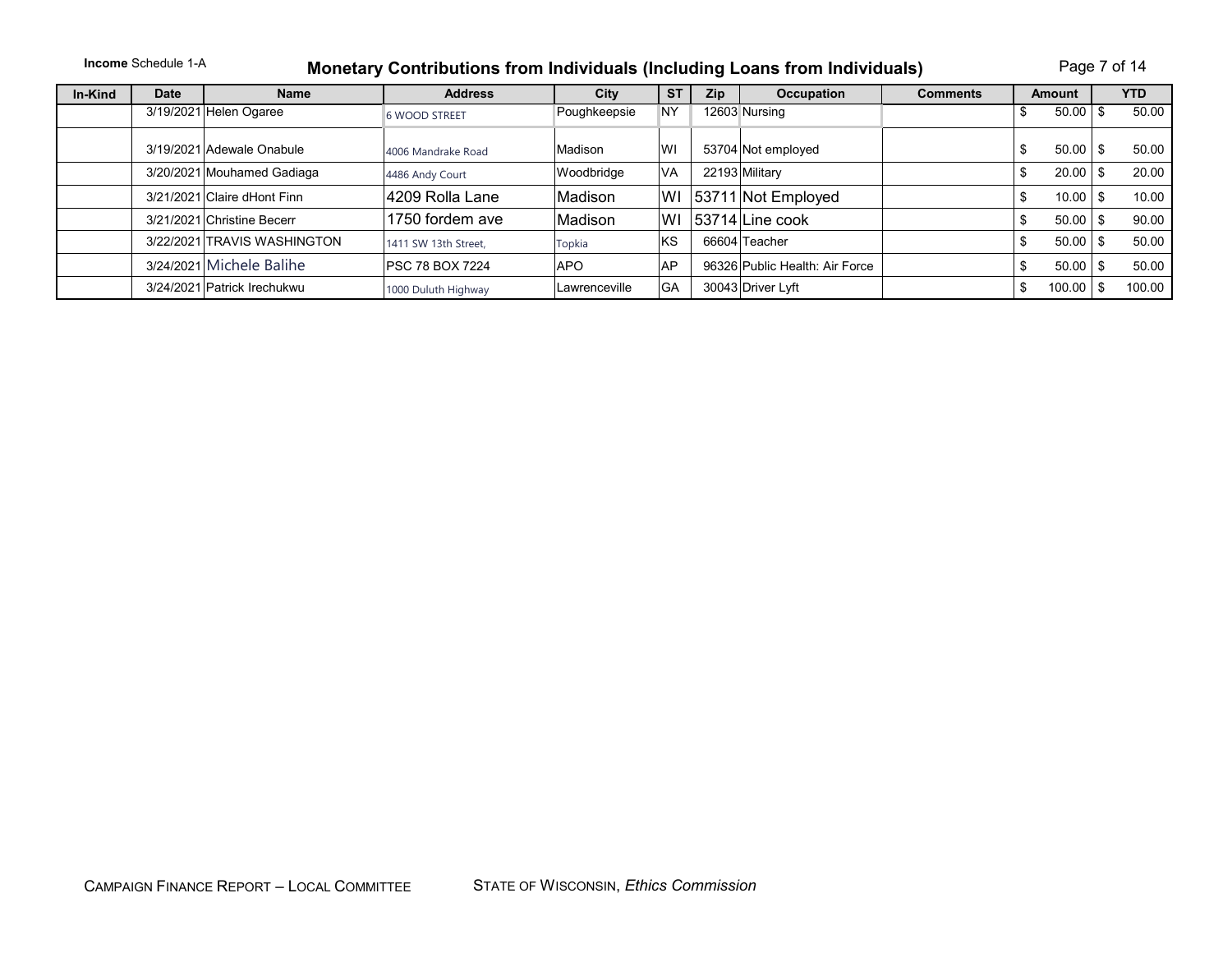# **Income** Schedule 1-B **Monetary Contributions from Committees (Transfers-In)** Page 8 of 14

| In-Kind | <b>Date</b>         | <b>Committee Name</b>                 | <b>Address</b>                      | City    |          | Zip   | <b>Comments</b> | Amount | <b>VTD</b><br>. |
|---------|---------------------|---------------------------------------|-------------------------------------|---------|----------|-------|-----------------|--------|-----------------|
|         | 10000010<br>1201202 | ∴of Wisconsin<br>IDemocratic party of | ີ <sup>→</sup> Pincknev ⊖ັ<br>וו טו | Madison | <b>W</b> | 53703 |                 | 132.04 | 132.04          |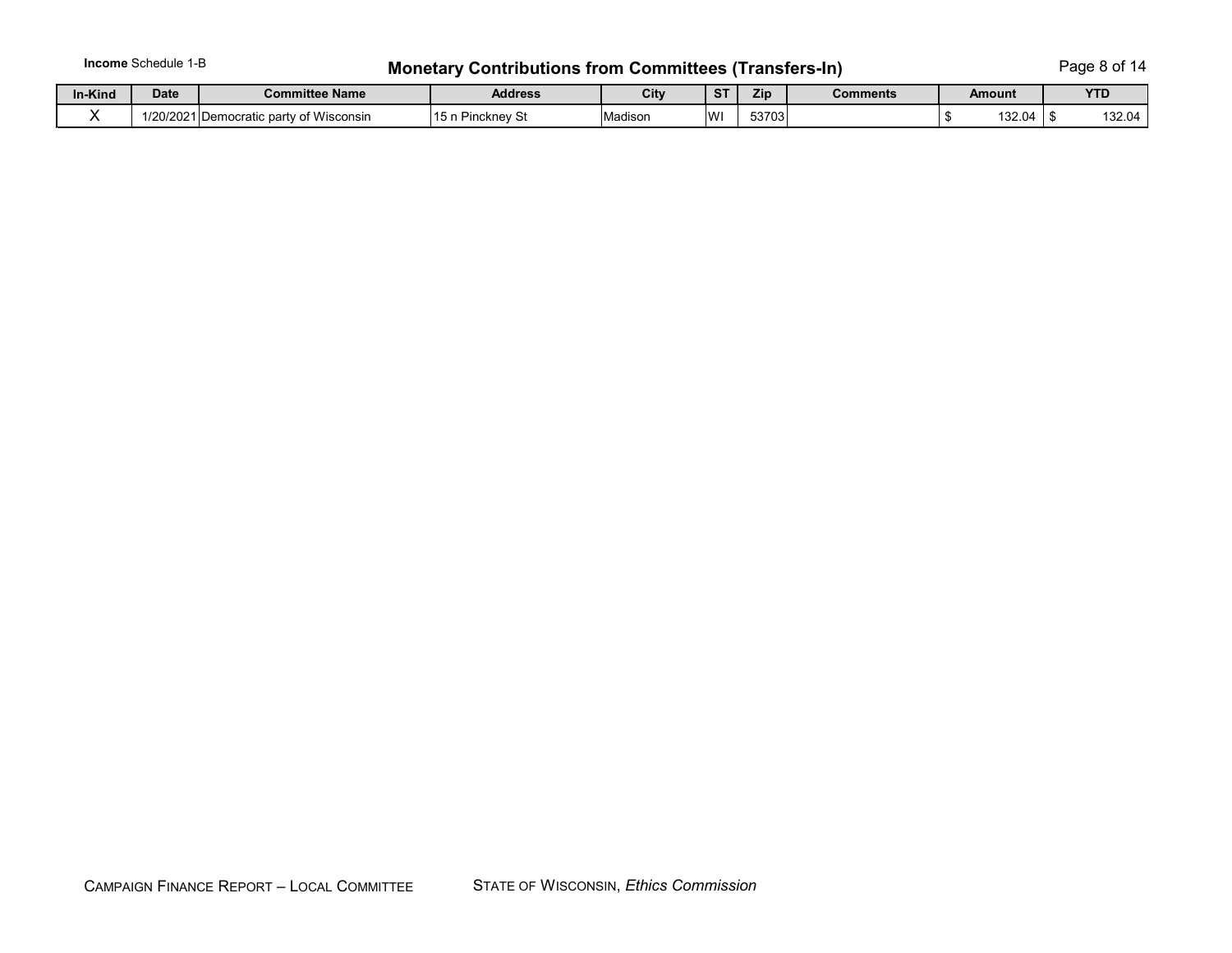|             | <b>Income</b> Schedule 1-∪ |                | <b>Other Income and Commercial Loans</b> |             |            |                          |          | Page 9 of 14 |
|-------------|----------------------------|----------------|------------------------------------------|-------------|------------|--------------------------|----------|--------------|
| <b>Date</b> | <b>Name</b>                | <b>Address</b> | City                                     | $C$ T<br>০। | <b>Zip</b> | <b>Reason for Income</b> | Comments | Amount       |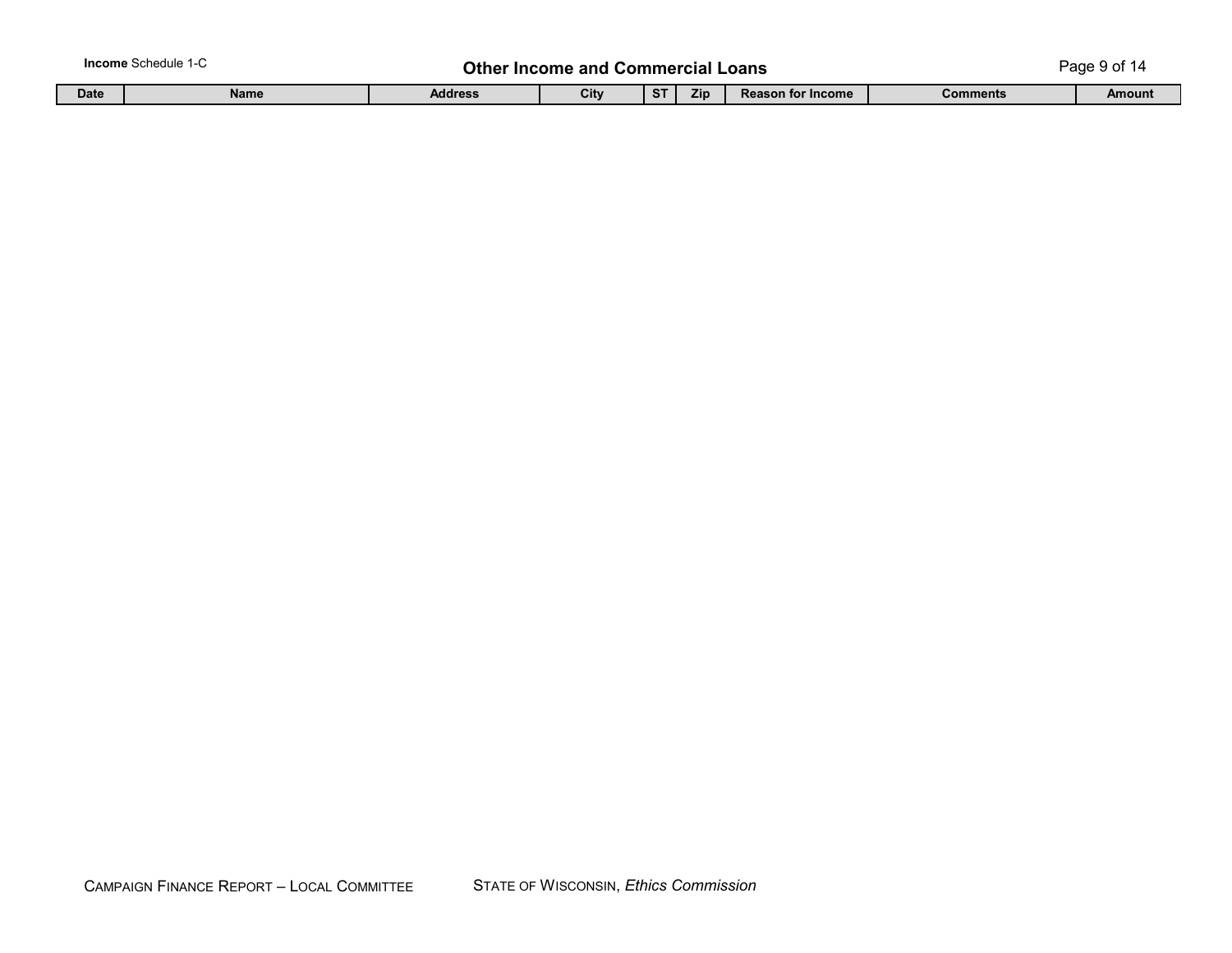|                  | Disbursements Schedule 2-A |                                                               |                            | <b>Gross Monetary Expenditures</b> |           |                          |                                              |                 | Page 10 of 14 |
|------------------|----------------------------|---------------------------------------------------------------|----------------------------|------------------------------------|-----------|--------------------------|----------------------------------------------|-----------------|---------------|
| In-Kind          | <b>Date</b>                | <b>Name</b>                                                   | <b>Address</b>             | <b>City</b>                        | <b>ST</b> | Zip                      | <b>Purpose</b>                               | <b>Comments</b> | <b>Amount</b> |
| $\boldsymbol{X}$ |                            | 1/7/2021 Kelly Osbourn                                        | 6922 Coyle Road            | Lodi                               | WI        |                          | 53555 Website Calender                       |                 | \$<br>8.00    |
| $\boldsymbol{X}$ |                            | 1/10/2021 Ananda Deacon                                       | 446 Washington ave         | Madison                            | WI        |                          | 53703 Zoom                                   |                 | \$<br>15.81   |
|                  |                            | 1/10/2021 ActBlue Technical Services                          | 366 Summer Street          | Somerville                         | MA        | 02144-<br>3132<br>02144- | Processing fee                               |                 | \$<br>55.86   |
|                  |                            | 1/17/2021 ActBlue Technical Services                          | 366 Summer Street          | Somerville                         | MA        | 3132                     | Processing fee                               |                 | \$<br>0.40    |
| X                |                            | 1/20/2021 Democratic Party of Wisconsin                       | 15 n Pinckney St           | Madison                            | WI        | 53703 File               | Postbacks to the Voter                       |                 | \$<br>132.04  |
|                  |                            | 1/24/2021 ActBlue Technical Services                          | 366 Summer Street          | Somerville                         | MA        | 02144-<br>3132           | Processing fee<br>Direct Campaign, SMS       |                 | \$<br>4.78    |
|                  |                            | 1/28/2021 Hustle, Inc.                                        | 548 Marke St PMB 19841     | San Francisco                      | CA        | 94104 Plan               |                                              |                 | \$100         |
|                  |                            | 1/31/2021 ActBlue Technical Services                          | 366 Summer Street          | Somerville                         | МA        | 3132                     | Processing fee                               |                 | \$<br>1.98    |
|                  |                            | 2/4/2021 Laila Pearson                                        | 15 Hommagen Ct             | Boston                             | MA        |                          | 02119 Target Gift card                       |                 | \$<br>30.00   |
|                  |                            | 2/7/2021 ActBlue Technical Services                           | 366 Summer Street          | Somerville                         | MA        | 02144-<br>3132           | Processing fee                               |                 | \$<br>5.94    |
| X                |                            | 2/7/2021 Kelly Osbourn                                        | 6922 Coyle Road            | Lodi                               | WI        |                          | 53555 Website Calender                       |                 | \$<br>8.00    |
|                  | 2/10/2021 INC              |                                                               | 55 Almaden Blvd            | San Jose                           | CA        |                          | 95113 Zoom meetings                          |                 | \$<br>15.81   |
|                  |                            |                                                               |                            |                                    |           | 02144-                   |                                              |                 |               |
|                  |                            | 2/14/2021 ActBlue Technical Services                          | 366 Summer Street          | Somerville                         | MA        | 3132<br>02144-           | Processing fee                               |                 | \$<br>4.38    |
|                  |                            | 2/21/2021 ActBlue Technical Services                          | 366 Summer Street          | Somerville                         | MA        | 3132                     | Processing fee                               |                 | \$<br>2.39    |
|                  |                            |                                                               |                            |                                    |           |                          | Eight target gift<br>cards $(\$15)$ for team |                 |               |
|                  | 2/24/2021 Target           |                                                               | 750 hilldale way           | Madison                            | WI        |                          | 53705 members                                |                 | \$<br>120.00  |
|                  |                            | 2/26/2021 Student Print                                       | 333 E Campus Mall #3301    | Madison                            | WI        |                          | 53715 Stickers                               |                 | \$<br>27.43   |
|                  |                            | 2/27/2021 Wells Print & Digital Services Inc 3121 Watford Way |                            | Madison                            | WI        |                          | 53713 Print/Digital services                 |                 | \$<br>689.12  |
|                  |                            | 2/28/2021 ActBlue Technical Services                          | 366 Summer Street          | Somerville                         | МA        | 3132                     | Processing fee                               |                 | \$<br>10.51   |
|                  |                            | 3/5/2021 Facebook                                             | 1 Hacker Way               | Menlo Park                         | CA        |                          | Instagram ad                                 |                 | \$<br>15.00   |
| X                |                            | 3/7/2021 Kelly Osbourn                                        | 6922 Coyle Road            | Lodi                               | WI        |                          | 53555 Website Calender                       |                 | \$<br>8.00    |
|                  |                            | 3/7/2021 ActBlue Technical Services                           | 366 Summer Street          | Somerville                         | MA        | 3132                     | Processing fee                               |                 | \$<br>30.64   |
| X                |                            | 3/7/2021 Building Bridges for America                         | Virtual-Based Organization |                                    |           |                          | Postcards                                    |                 | \$<br>700.00  |
| X                |                            | 3/8/2021 Kelly Osbourn                                        | 6922 Coyle Road            | Lodi                               | WI        |                          | 53555 Website Calender                       |                 | \$<br>8.00    |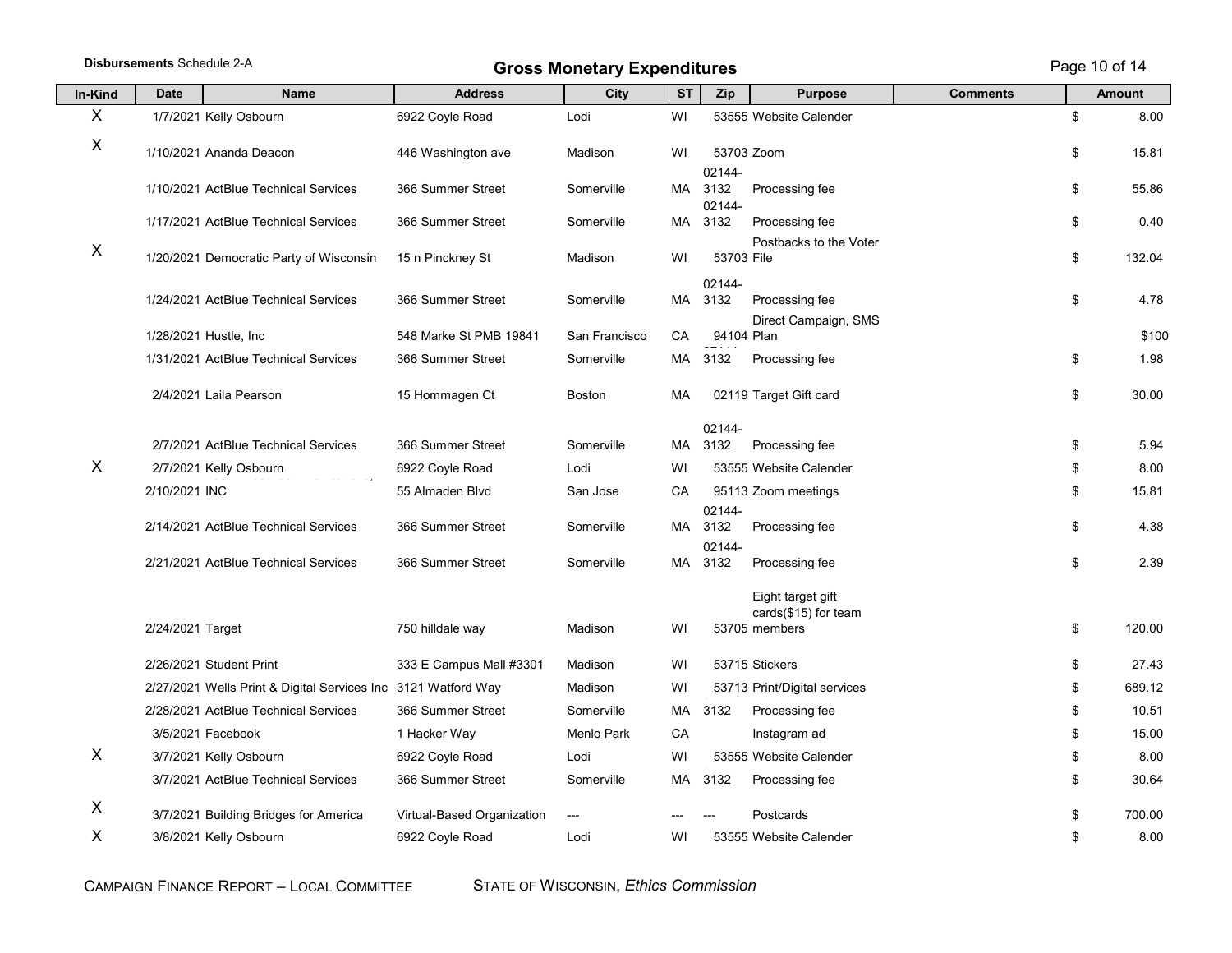|         | <b>Disbursements Schedule 2-A</b> |                                                                |                                               | <b>Gross Monetary Expenditures</b> |           |                          |                                                                |                 |          | Page 11 of 14 |
|---------|-----------------------------------|----------------------------------------------------------------|-----------------------------------------------|------------------------------------|-----------|--------------------------|----------------------------------------------------------------|-----------------|----------|---------------|
| In-Kind | <b>Date</b>                       | <b>Name</b>                                                    | <b>Address</b>                                | City                               | <b>ST</b> | Zip                      | <b>Purpose</b>                                                 | <b>Comments</b> |          | <b>Amount</b> |
|         |                                   | 3/8/2021 Anissa Douglass                                       | 4850 n Broadway PO Box                        | Chicago                            | IL        |                          | 60640 Media Consultant                                         |                 | \$       | 100.00        |
|         |                                   | 3/11/2021 Wells Print & Digital Services Inc 366 Summer Street |                                               | Somerville                         | MA        | 02144-<br>3132           |                                                                |                 | \$       | 483.70        |
|         |                                   | 3/12/2021 Student Print                                        | 333 E Campus Mall #3301                       | Madison                            | WI        |                          | 53715 Stickers                                                 |                 | \$       | 205.73        |
|         | 3/12/2021 INC                     | Zoom Video Communications.                                     | 55 Almaden Blvd                               | San Jose                           | CA        |                          | 95113 Zoom meetings                                            |                 | \$       | 15.81         |
|         |                                   | 3/13/2021 Walgreens                                            | 311 E Campus Mall                             | Madison                            | WI        |                          | 53715 Tape                                                     |                 | \$       | 11.59         |
|         |                                   | 3/14/2021 ActBlue Technical Services                           | 366 Summer Street                             | Somerville                         |           | 02144-<br>MA 3133        | Processing fee                                                 |                 | \$       | 13.29         |
|         |                                   | 3/18/2021 MailChimp                                            | 675 Ponce de Leon Ave NE<br><b>Suite 5000</b> | Atlanta                            | GA        |                          | MailChimp emailing<br>30308 services                           |                 | \$       | 30.99         |
|         | 3/19/2021 Amazon                  |                                                                | 410 Terry Ave. North                          | Seatlle                            | <b>WA</b> | 98109-<br>5210<br>98109- | Chalk and Tablecloth                                           |                 | \$       | 48.21         |
|         | 3/20/2021 Amazon                  |                                                                | 410 Terry Ave. North                          | Seatlle                            | WA        | 5210                     | Spray Chalk                                                    |                 | \$       | 16.87         |
|         | 3/20/2021 Apple                   | 3/21/2021 Walgreens                                            | 1 Apple Park Way<br>311 E Campus Mall         | Cupertino<br>Madison               | CA<br>WI  |                          | Subscriptions(Captions,<br>95014 Boomerang, etc)<br>53715 Tape |                 | \$<br>\$ | 13.69<br>5.22 |
|         |                                   | 3/21/2021 ActBlue Technical Services                           | 366 Summer Street                             | Somerville                         | MA        | 02144-<br>3133           | Processing fee                                                 |                 | \$       | 56.20         |
|         |                                   | 3/22/2021 Walgreens                                            | 311 E Campus Mall                             | Madison                            | WI        |                          | 53715 Tape                                                     |                 | \$       | 8.42          |
|         |                                   | 3/22/2021 CustomInk                                            | 2910 District Ave                             | FairFax                            | VA        |                          | 22031 Totebags                                                 |                 | \$       | 492.32        |
|         | 3/25/2021 Apple                   |                                                                | 1 Apple Park Way                              | Cupertino                          | CA        |                          | Subscriptions(Captions,<br>95014 Boomerang, etc)               |                 | \$       | 105.49        |
|         |                                   | 3/29/2021 Quality Logo products                                | 724 North Highland Ave                        | Aurora                             | IL        |                          | 60506 Frisbees                                                 |                 | \$       | 202.27        |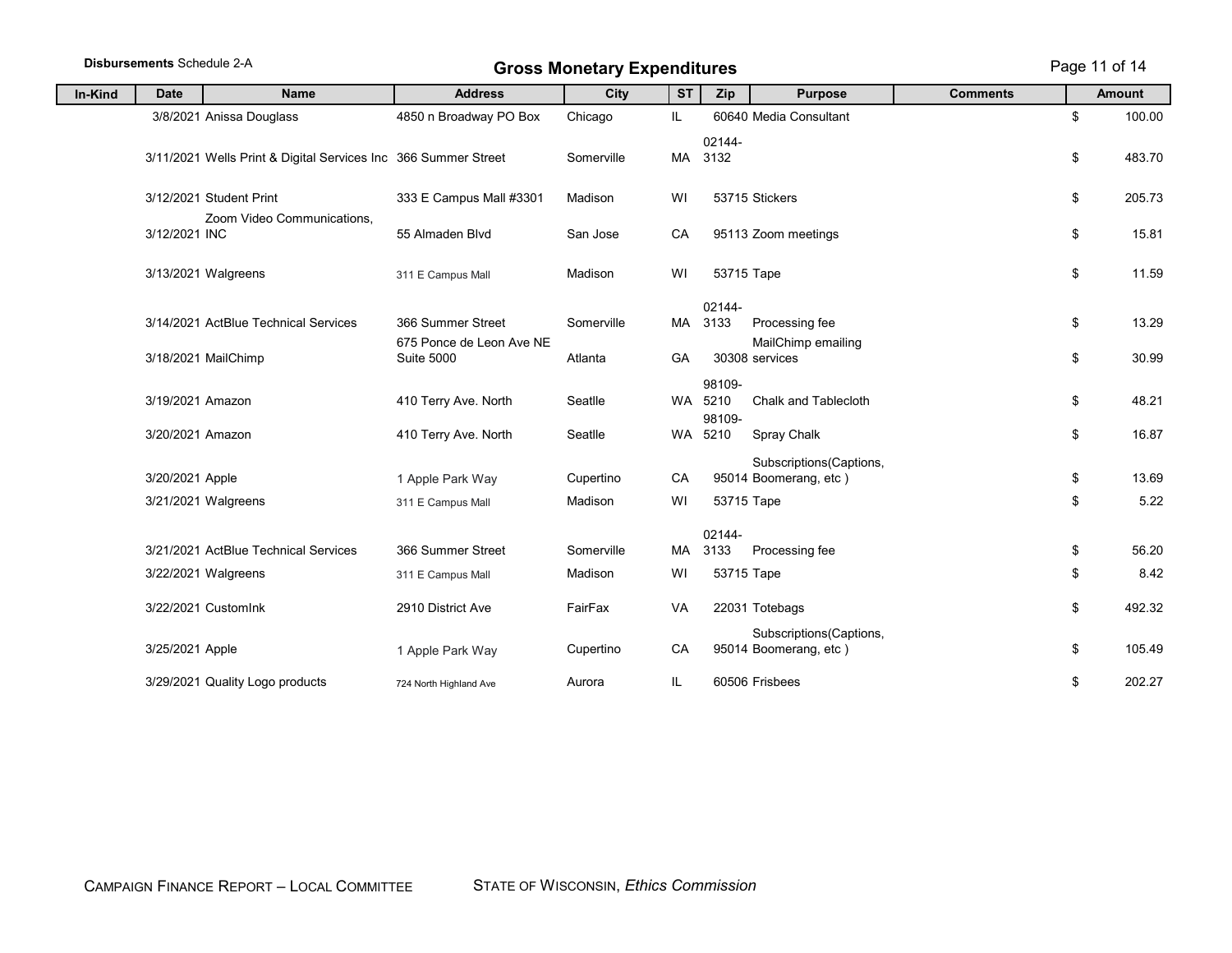|             | <b>Disbursements Schedule 2-B</b> | <b>Monetary Contributions to Committees (Transfers-Out)</b> |         |           |       |          | Page 12 of 14 |        |  |  |  |
|-------------|-----------------------------------|-------------------------------------------------------------|---------|-----------|-------|----------|---------------|--------|--|--|--|
| <b>Date</b> | <b>Committee Name</b>             | <b>Address</b>                                              | City    | <b>ST</b> | Zip   | Comments |               | Amount |  |  |  |
|             | 2/16/2021 Wisconsin Green Party   | P.O. Box 108                                                | Madison | WI        | 53701 |          |               | 36.00  |  |  |  |

t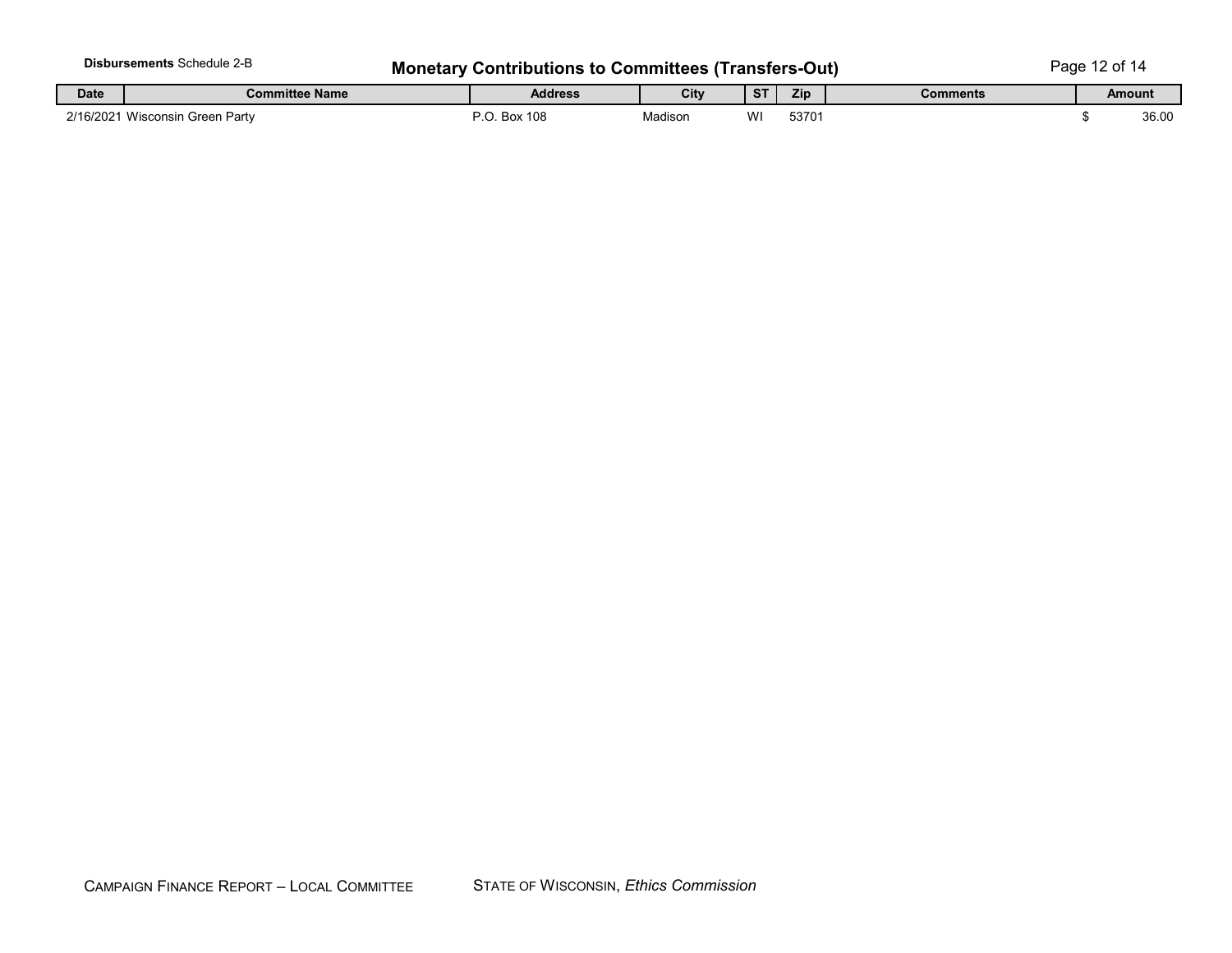# **Debts** Schedule 3-A **Incurred Obligations Excluding Loans (Unpaid Bills)** Page 13 of 14

| <b>Date</b> | <b>Name</b> | <b>Address</b> | City | <b>ST</b> | Zip | <b>Purpose</b> | <b>Outstanding</b><br>Balance,<br><b>Beginning of</b><br>Period | New Obligation<br><b>This Period</b> | <b>Outstanding</b><br><b>Balance, Close</b><br>of Period |
|-------------|-------------|----------------|------|-----------|-----|----------------|-----------------------------------------------------------------|--------------------------------------|----------------------------------------------------------|
|-------------|-------------|----------------|------|-----------|-----|----------------|-----------------------------------------------------------------|--------------------------------------|----------------------------------------------------------|